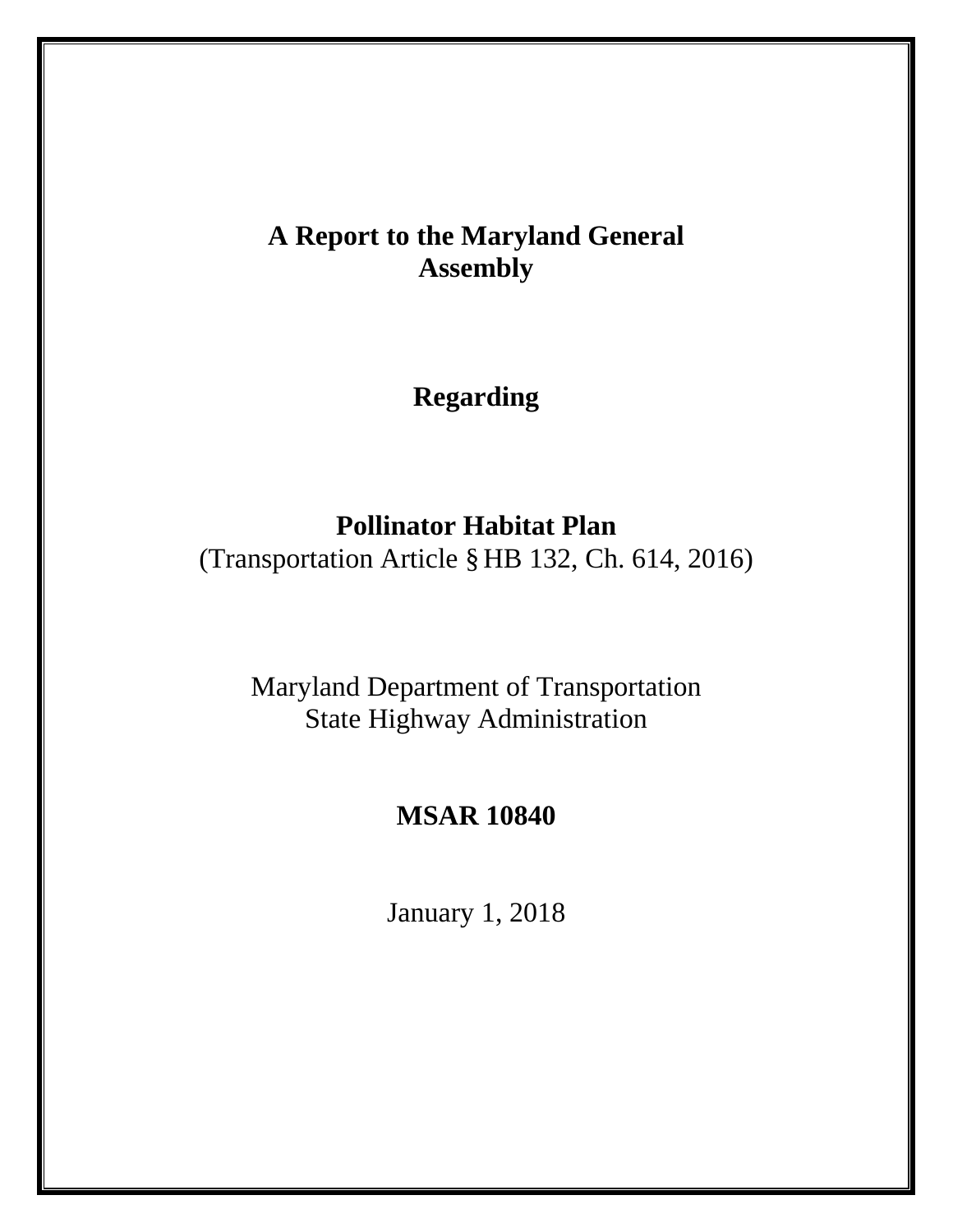#### **Introduction**

This report is prepared in accordance with House Bill 132, Chapter 614 (HB 132, Ch. 614) 2016, Maryland Annotated Code, which directs:

*"On or before January 1, 2018, SHA shall report to the Senate Education, Health, and Environmental Affairs Committee and the House Environment and Transportation Committee, in accordance with § 2–1246 of the State Government Article, on the pollinator habitat plans established in accordance with § 2–1701 of the Agriculture Article, as enacted by Section 1 of this Act."*

The report below provides information on the Maryland Department of Transportation State Highway Administration's (MDOT SHA) Pollinator Habitat Plan.

#### **Background**

House Bill 132 was signed into law on May 19, 2016, and became effective on July 1, 2016. The purpose of the legislation is to require the Maryland Department of Natural Resources (DNR), the Maryland Environmental Service (MES), and the MDOT SHA to consult with the Maryland Department of Agriculture (MDA) to each establish a pollinator habitat plan by July 1, 2017. The pollinator habitat plan established under HB 132 must include best management practices for maintaining pollinator habitats, must adhere to MDA's pollinator protection plan, may not require an action that is inconsistent with any federal, State, or local requirement, and may not require the creation of a pollinator habitat on productive farmland.

#### **Analysis**

In September of 2017, a team from MDOT SHA Office of Environmental Design (OED) made preliminary field visits to roadside rest areas. Specific locations at the rest areas were assessed for possible designation as pollinator habitat.

In October of 2017, representatives of MDOT SHA OED met with representatives of the United States Fish and Wildlife Service to discuss partnering opportunities in development of educational materials to inform the public of MDOT SHA's efforts on behalf of pollinators.

Additionally, MDOT SHA has sponsored research being conducted by the University of Maryland, Department of Entomology, Van Engeldorp Bee lab. The research is titled "Evaluating Integrated Roadside Vegetation Management Techniques to Improve Pollinator Habitat." Results from this research will be used in the maintenance, creation, enhancement, and restoration of pollinator habitat.

### **MDOT SHA Pollinator Habitat Plan**

As required by Agriculture Article §2-1801(b)(l) HB 132/Ch.614, 2016, and HB 830, 2017, the plan was developed after consultation with key stakeholders and was made available on the MDOT SHA website, prior to the September 1, 2017 deadline. It reads as follows: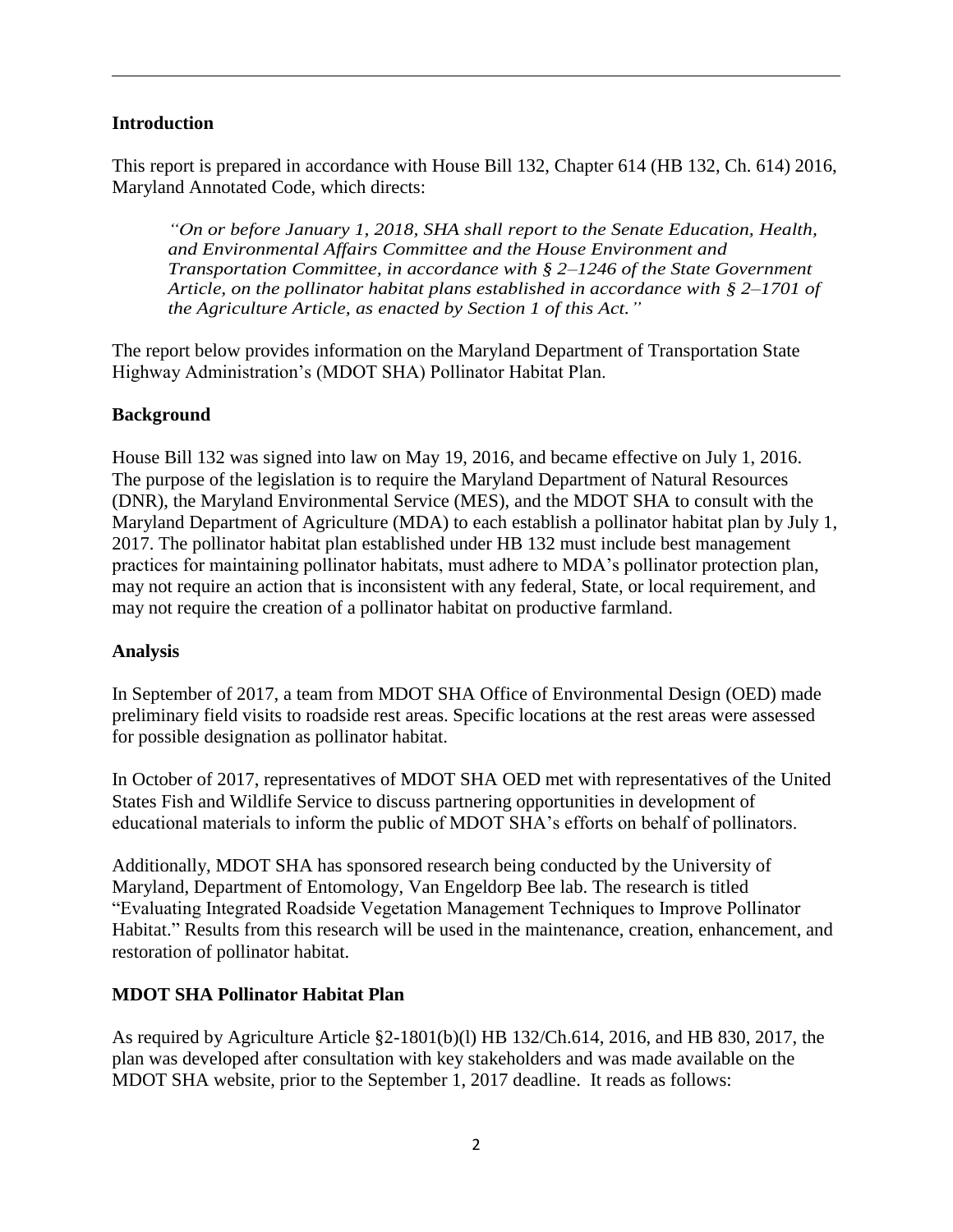## *MDOT SHA POLLINATOR HABITAT PLAN*

## *INTRODUCTION*

*The Pollinator Habitat Plan of the Maryland Department of Transportation State Highway Administration (MDOT SHA) was developed in response to the 2016 Pollinator Protection Act of the Maryland General Assembly, § 2-1801 Pollinator Habitat Plan, the 2017 amendments to the Act, and in consultation with the Maryland Department of Agriculture's Pollinator Protection Plan.*

## *IMPORTANCE OF POLLINATORS*

*MDOT SHA recognizes that pollinators are essential to our well-being, and that they are an important part of healthy ecosystems. An estimated 85% of the world's flowering plants depend on animal pollinators for their pollination and successful fruit development. These crops produce our fruits, vegetables, nuts, seeds and livestock forage.* 

*Wild pollinators, including bees, wasps, flies, beetles, butterflies, moths, and hummingbirds, as well as managed hives of honey bees, are experiencing declines due to a loss of habitat, the spread of disease, and various other factors. MDOT SHA Pollinator Plan creates pollinator habitat areas planted with native nectar and pollinator-friendly plant species within selected rest areas and MDOT SHA office facilities.* 

### *DESIGNATED SITES*

*MDOT SHA is in the process of evaluating suitable locations and seeking funding to create designated pollinator habitat areas. MDOT SHA will commit to creating designated sites with a focus on managing habitat to support pollinators at various MDOT SHA facilities across the State.* 

### *MANAGEMENT*

*Vegetation at MDOT SHA Pollinator Habitat Plan sites will be managed through a variety of activities.* 

*MDOT SHA Pollinator Habitat Plan designated sites will be managed to provide attractive and diverse plantings that support pollinator habitat.* 

*MDOT SHA will maintain vegetation in conformance with applicable laws and as needed to support adjacent activities.* 

*No pesticides containing neonicotinoids or labeled as toxic to bees, nor seeds or plants treated with neonicotinoids will be used at MDOT SHA designated Pollinator Habitat Plan sites.*